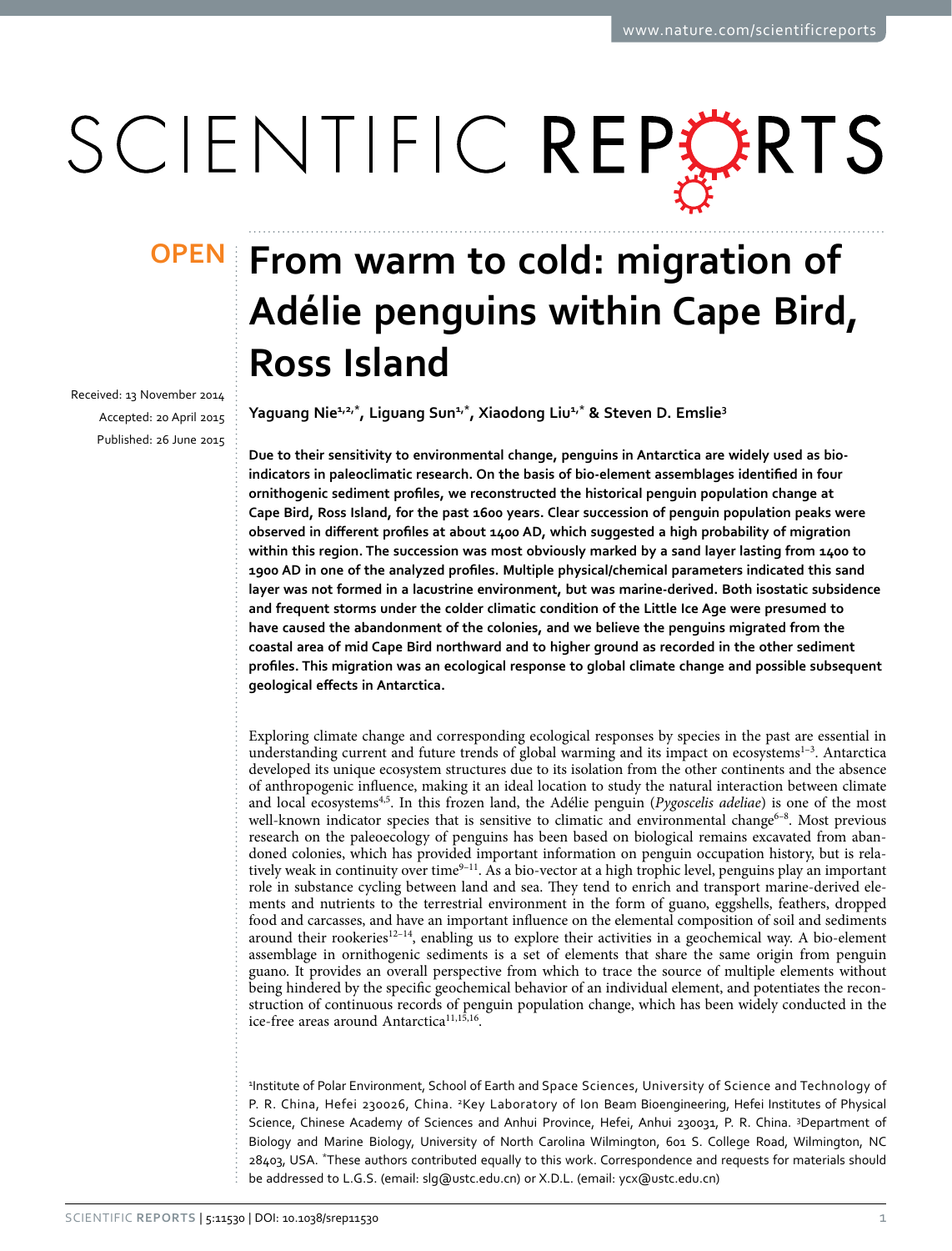

<span id="page-1-0"></span>**Figure 1.** [58,](#page-9-0)[59](#page-9-1) **Research area and sampling sites on Ross Island and Cape Bird, Ross Sea, Antarctica.**

The Ross Sea is a high latitude embayment with a long history of Adélie penguin occupation<sup>10,[17](#page-8-10)</sup>. More than 155,000 breeding pairs reside in the ice-free areas on Ross Island, forming one of the larg-est concentrations of this species in Antarctica<sup>[6](#page-8-3)</sup>. However, research on ornithogenic sediments and the paleoecology of Adélie penguins on Ross Island have been limited in scope so far. A rise in penguin population inferred from one sediment core at Cape Bird during the cold period of the Little Ice Age (LIA) was reporte[d18](#page-8-11), and migration of Adélie penguins was among the possible scenarios behind this phenomenon. In this study, the physical/chemical proxies in four ornithogenic sediment profiles sampled from Cape Bird, Ross Island were investigated ([Fig. 1](#page-1-0) [58,](#page-9-0)[59](#page-9-1)). We compared the historical penguin population change inferred from bio-element assemblages dating to the past 1600 years and discuss possible reasons for the spatial change of occupation patterns observed. On the basis of multiple geophysical and geochemical parameters measured in one of the profiles (MB4 on [Fig. 1\)](#page-1-0), the sand layer between 15 and 5 cm was deemed to be marine-derived and provided insights into possible ecological responses to global climate change and subsequent geological processes in Antarctica.

#### **Results**

To extract information on the paleoecology of Adélie penguins stored in the sediment cores encoded MB4, CL2, MB1 and MB6, we employed bio-elements assemblages which have been successfully used in related research as a proxy for penguin population chang[e11](#page-8-6),[15.](#page-8-7) In our previous geochemical study on the ornithogenic profiles from the Ross Sea region including MB4, MB6 and CL2, As, Cd, Cu, P, S, Se and Zn were identified as the penguin bio-element assemblage in this region through analysis on end-member environmental media and multiple statistical methods<sup>14</sup>, indicating their common source. Additionally, F and Hg were also found to be enriched in penguin guano, sharing the same change patterns in the profiles with the other bio-elements[19](#page-8-13)[,20](#page-8-14). As an additional test, we measured Al, As, Ba, Ca, Co, Cr, Cu, F, Fe, Hg, K, Mg, Mn, Na, Ni, P, S, Se, Sr, Ti and Zn in MB1, and conducted cluster analysis on these elements (see [Figs 2,3](#page-3-0) in Appendix). As, Cu, F, Hg, S, Se, and Zn were found to cluster in the same group with the typical bio-element P, which is highly concentrated in penguin guano $14,21,22$  $14,21,22$  $14,21,22$ , forming the bio-element assemblage for profile MB1. This result agrees well with the other three profiles except that Cd was not measured in MB1, showing a regional geochemical consistency.

To determine the primary controlling factor for this assemblage, we performed Q factor analysis (QFA) on the bio-elements in the different profiles, and found that more than 70% of the variance in the data could be explained by the first two factors [\(Table 1\)](#page-2-0). Factor 1, which accounts for at least more than 50% of the total variance, resembled the pattern of bio-elements with depth in the four profiles, and thus was deemed to represent the relative abundance of guano input in the sediments over time. Plotting the loadings for Factor 1 of the profiles with age sequences, we drafted the penguin population change of different sites within Cape Bird dating to the past 1600 years ([Fig. 2b](#page-2-1)). As can be seen, profile MB4 has the longest time span, which dates from about 390 AD. The penguin population was rather stable at the beginning, and began to increase at about 900 AD. It reached its peak population size between 900 and 1400 AD, and then dropped to a very low level, lasting for about 500 years. At around 1900 AD, the population increased again to the level before 900 AD. Profile CL2 (~605 AD) is slightly younger than MB4, and it showed a peak in penguin population between 950 and 1400 AD, corresponding to that in MB4. A population decline was also observed at 1400 AD in CL2, coinciding with the decrease of penguin population documented in MB4, and the population remained low with some fluctuations to the present. The time span of MB1 (~574 AD) is similar to CL2, indicating a decreasing population trend from the oldest layers to about 1300 AD with a sudden peak between 1300 and 1500 AD. After that, the penguin population dropped to the level before 1300 AD. MB6 (~1280 AD) is not as deep as the other profiles, spanning a period of more than 600 years. The curve for factor loading in MB6 rose to a high level at 1400 AD and lasted about 250 years, then reduced to a low level until a slight increase in modern times. In comparison, only MB4 and CL2 showed penguin population peaks at similar time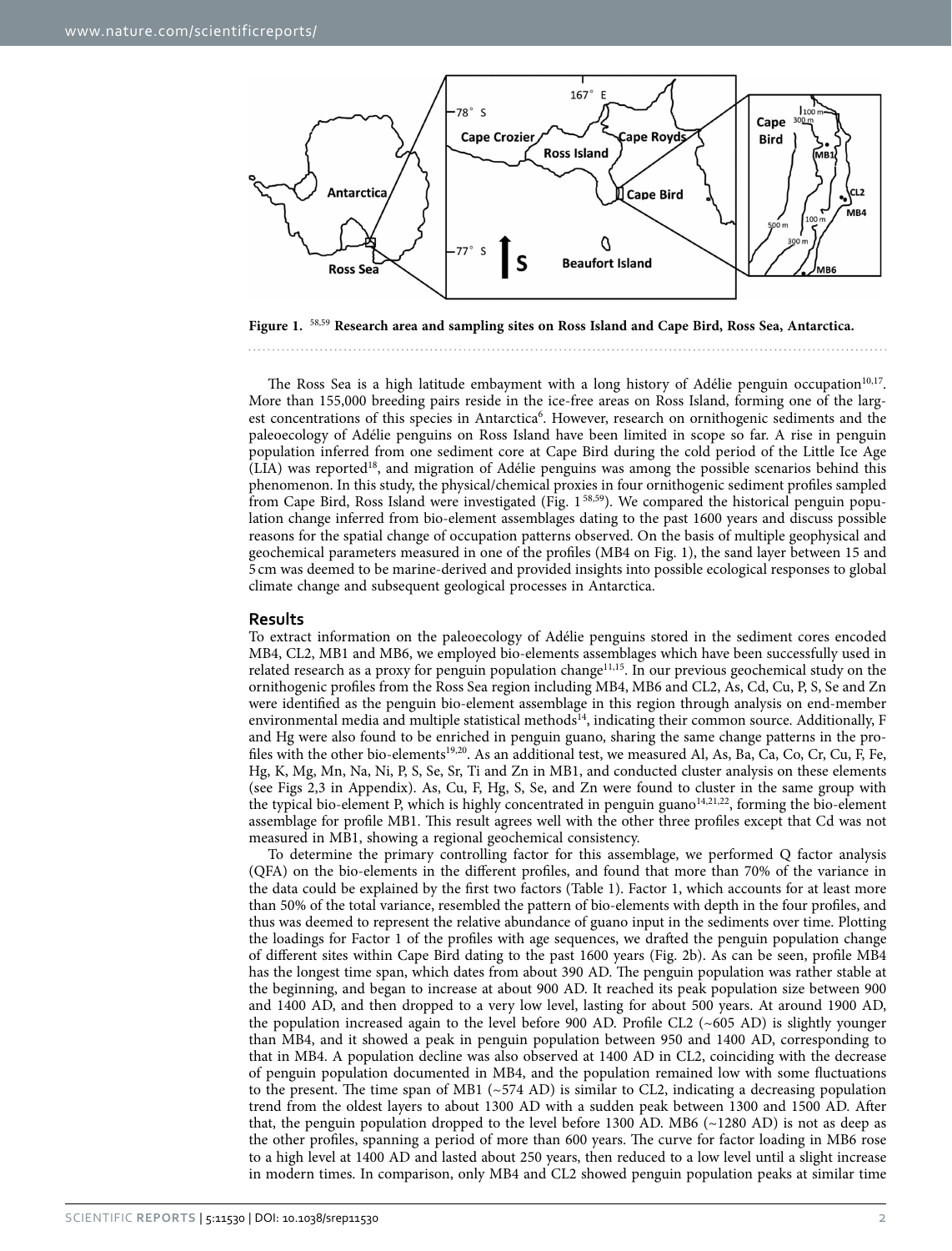

<span id="page-2-1"></span>**Figure 2.** [59](#page-9-1) **Penguin population change inferred from four profiles from Cape Bird and a possible migration route during 1300~1400 AD.**

<span id="page-2-0"></span>

| profile         | bio-elements used in QFA           | % of variance for Factor 1 | % of variance for Factor 2 | cumulative % |
|-----------------|------------------------------------|----------------------------|----------------------------|--------------|
| MB4             | Cu, Cd, P, As, Se, S, Hg and F     | 69.753                     | 10.237                     | 79.99        |
| MB <sub>6</sub> | Cu, Zn, Cd, P, As, Se, S, Hg and F | 78.906                     | 8.967                      | 87.873       |
| CL2             | Cu, Zn, Cd, P, Se, S, Hg and F     | 66.624                     | 15.685                     | 82.309       |
| MB1             | Cu, Zn, P, As, Se, S, Hg and F     | 53.66                      | 18.582                     | 72.242       |

**Table 1. Bio-elements used for QFA in the profiles and variance explained by Factor 1 and 2**.

spans, probably due to their adjoining locations. Penguin population peaks in MB6 and MB1 do not agree well with MB4 and CL2, but display a clear phase difference. These two sites seem to become more populated right after the decrease of penguins in mid Cape Bird at around 1400 AD.

The key point of the penguin population change reconstructed above lies in a critical time span between 1400 and 1900 AD when MB4 and CL2 showed a sharp decline. As documented in the field records, the sediments in MB4 below 15 cm (before ~1400 AD) mainly consisted of fine-grained ornithogenic sediments with a rancid smell (typical for a young and developing soil); the sediment unit between 15 and 5 cm (from 1400 to 1900 AD, corresponding to the critical time span) was dominated by dark-colored coarse sands; the surface layer above 5 cm (after 1900 AD) was rich in fine black algal residues<sup>19</sup>. Since the sand layer was unique and never observed in other profiles, we conducted specific physical and chemical analyses including grain size, magnetic susceptibility (MS), total organic carbon (TOC), total nitrogen (TN), Sr/Ba (on fine sediments) and calculated TOC/TN on MB4 ([Fig. 3\)](#page-3-0) to investigate the possible cause for the formation of the sand layer. Results for grain size analysis show that fine clay  $( $2\mu$ m) is minor in MB4, only accounting for about 0.5% of the bulk sediment. The distribu$ tion of clay is constant with depth compared to the apparent shift of lithology through the profile. Silt  $(2~63)$ μm) comprises a larger percentage of sediment at 12.01%, while sand (63 μm $\sim$ 2mm) acts as the major component of the sediments (about 87.94%). Silt remained low and fluctuating before 900 AD, and reached its peak (about 30%) at around 1300 AD. A sudden trough occurred between 1400 and 1900 AD, and the ratio of silt in the sediments raised again in the most recent 100 years. Due to the low content of clay, sand showed an opposite trend to silt. Mean grain size (Mz) increased gradually from the bottom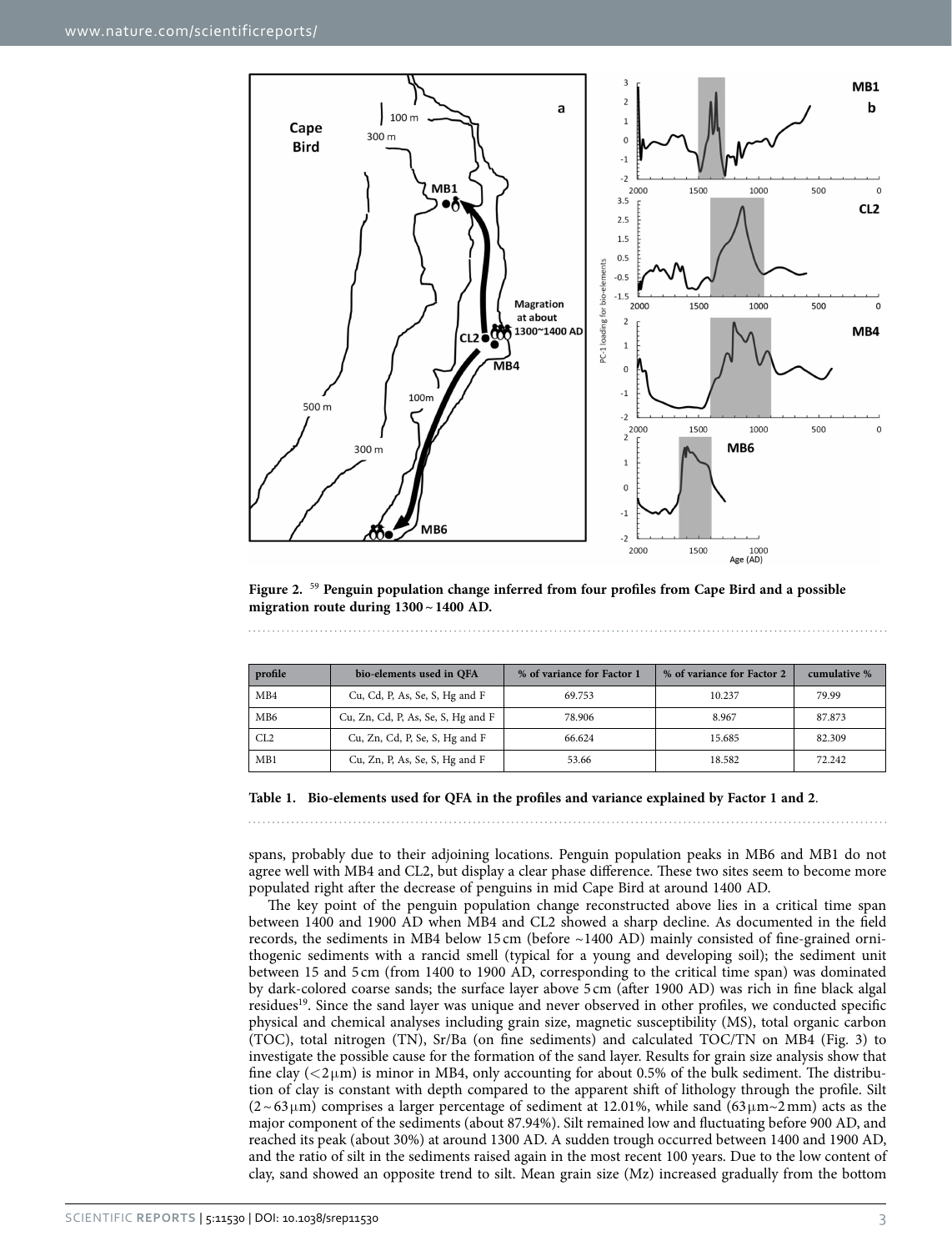

<span id="page-3-0"></span>

but dropped to low values (corresponding to coarser grain size) between 1400 and 1900 AD, while MS elevated in this layer. We also compared grain size distribution in several samples from different depths in MB4 [\(Fig. 4\)](#page-4-0). It is apparent that the layers above 5 cm and below 15 cm (e.g. MB4-3, MB4-5, MB4-25, MB4-35, MB4-45) are characterized by a wide grain-size distribution range with multiple peaks. In contrast, the sand layer samples (MB4-11, MB4-13, MB4-16, MB4-17) showed sharp mono-peaks with very narrow grain-size distribution range on the high end diameter axis. TOC and TN were both low before 900 AD followed by a peak at around 1300 AD. After a trough in the sand layer, TOC and TN bounced back to a high level in the surface of the profile ([Fig. 3](#page-3-0)). Sr/Ba in the fine sediment ranged from  $\sim$ 1.5 to 4.5, but was apparently lower in the sand layer. TOC/TN in the sand layer was much higher ( $>15$ ) in the remaining section  $(<10$ ).

#### **Discussion**

**Change in the sedimentary environment recorded in MB4.** The succession of penguin population peaks along the same time sequence in different sites of the same region rendered a high probability of migration within the region. As illustrated in [Fig. 2a](#page-2-1)<sup>[59](#page-9-1)</sup>, it's very likely that penguins abandoned their colonies in the coastal area of mid Cape Bird (MB4 and CL2) around 1400 AD, and moved northward (MB6) and to higher ground (MB1). As stated above, our attentions were drawn to one particular profile whose unique sand layer occurred just after the emigration of penguins from mid Cape Bird. To verify the hypothesis of migration deduced from penguin population reconstruction, we conducted several physical and chemical analyses to explore the possible environmental change that might lead to the abandonment of penguin colonies at mid Cape Bird.

Previous study on lithology and material source of this profile<sup>14,19</sup> indicated that MB4 received influence from penguin guano and endogenous freshwater algae, and the two constituents comprised most of the OM in the sediments. Since algae biomass is greatly influenced by guano input as its nutrient supply<sup>23,24</sup>, the similar pattern of TOC and TN (as indicator for OM, [Fig. 3\)](#page-3-0) with bio-elements and pigments ([Fig. 4](#page-4-0) in Appendix) is understandable. Thus the troughs observed in TOC and TN between 1400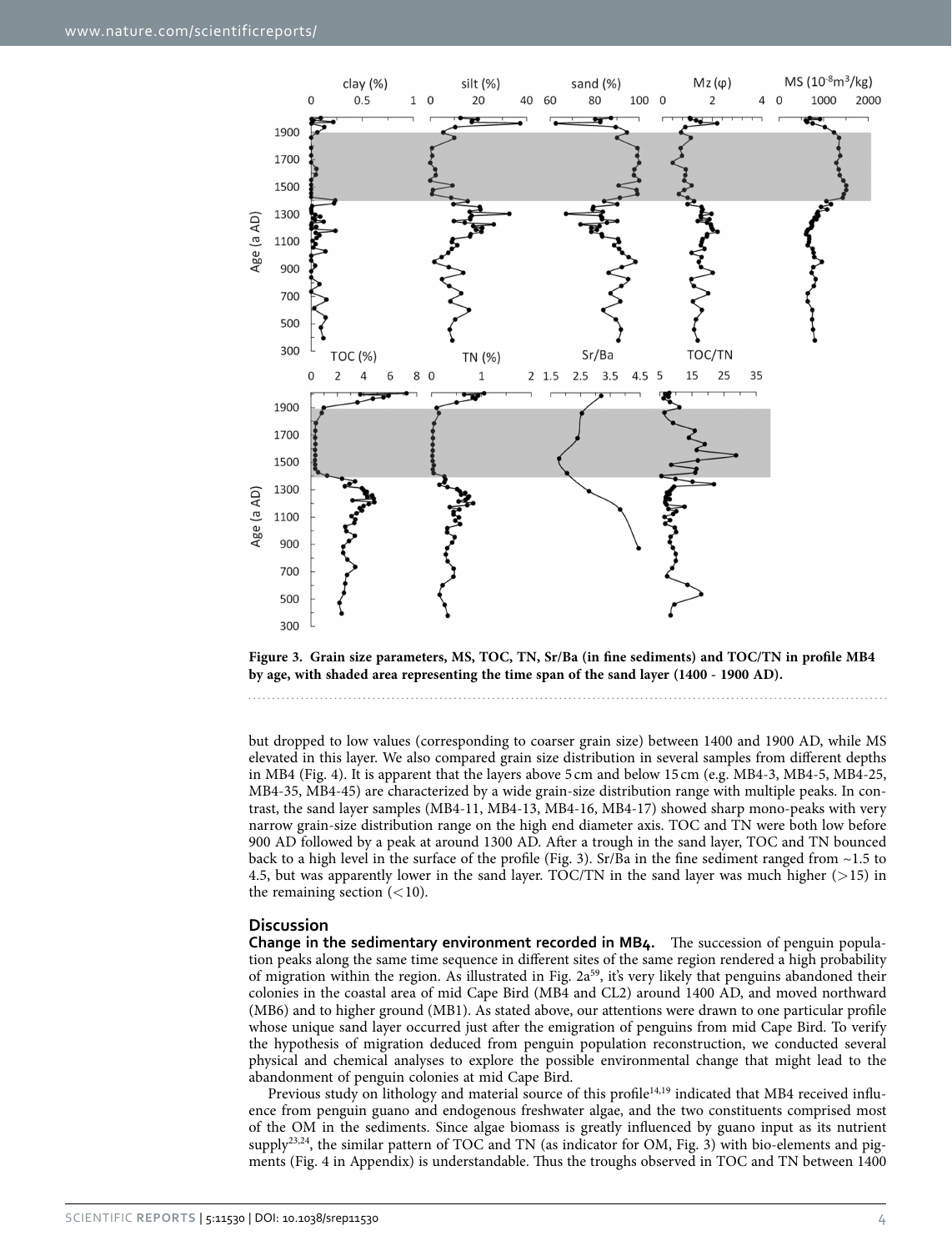

<span id="page-4-0"></span>**Figure 4. Grain size distribution of selected subsamples from the sand and ornithogenic layers.** 

and 1900 AD were indicative of a period with reduced penguin population and algae in the lake at this site. Silt was also found to share a similar pattern over time with TOC and TN, suggesting most OM was bound to sediments at this grain size. Sand, on the other hand, showed an opposite trend to that of OM and silt, showing the dominance of inorganic mineral at this grain size. High MS and low Mz in the sand layer was attributed to the increased level of inorganic mineral input corroborated by high Al, Co, Cr, Fe, Ni, Si and Ti contents (see [Fig. 4](#page-4-0) in Appendix). According to the analyses on grain size distribution of different depth of the sediments, it is evident that the sand layer samples are homogeneous with a uniform origin of materials and were not subjected to resizing after deposition, while the remaining parts are from multiple mixed sources. In addition, we calculated mean grain size parameters in both ornithogenic and sand layers ([Table 2\)](#page-5-0). Except that standard deviation shows poor gradation in both layers, skewness and kurtosis were in accordance with grain size parameters and distribution ([Figs 3,](#page-3-0)[4](#page-4-0)). Thus, on the basis of lithology and the results from TOC, TN, grain size and magnetic susceptibility, the sand layer corresponded to coarser sediments with little biological influence, which was distinctively different from the rest of the profile. There was an apparent shift in material source in this layer, possibly caused by an incident of environmental change with massive exogenous material input in the pond. Considering the location of the sampling site of MB4, the coarse material could either be marine or glacial in origin.

We employed Sr/Ba in the fine sediments and TOC/TN in the bulk sediments to determine the origin of this specific sand layer. Samples from different depths in MB4 were processed to extract fine sediments for Sr and Ba analysis ([Fig. 3\)](#page-3-0), since the constituent at smaller grain size is better for source tracing<sup>[25](#page-8-19)</sup>. Sr and Ba are both alkali metals with similar chemical properties, but they fractionate under different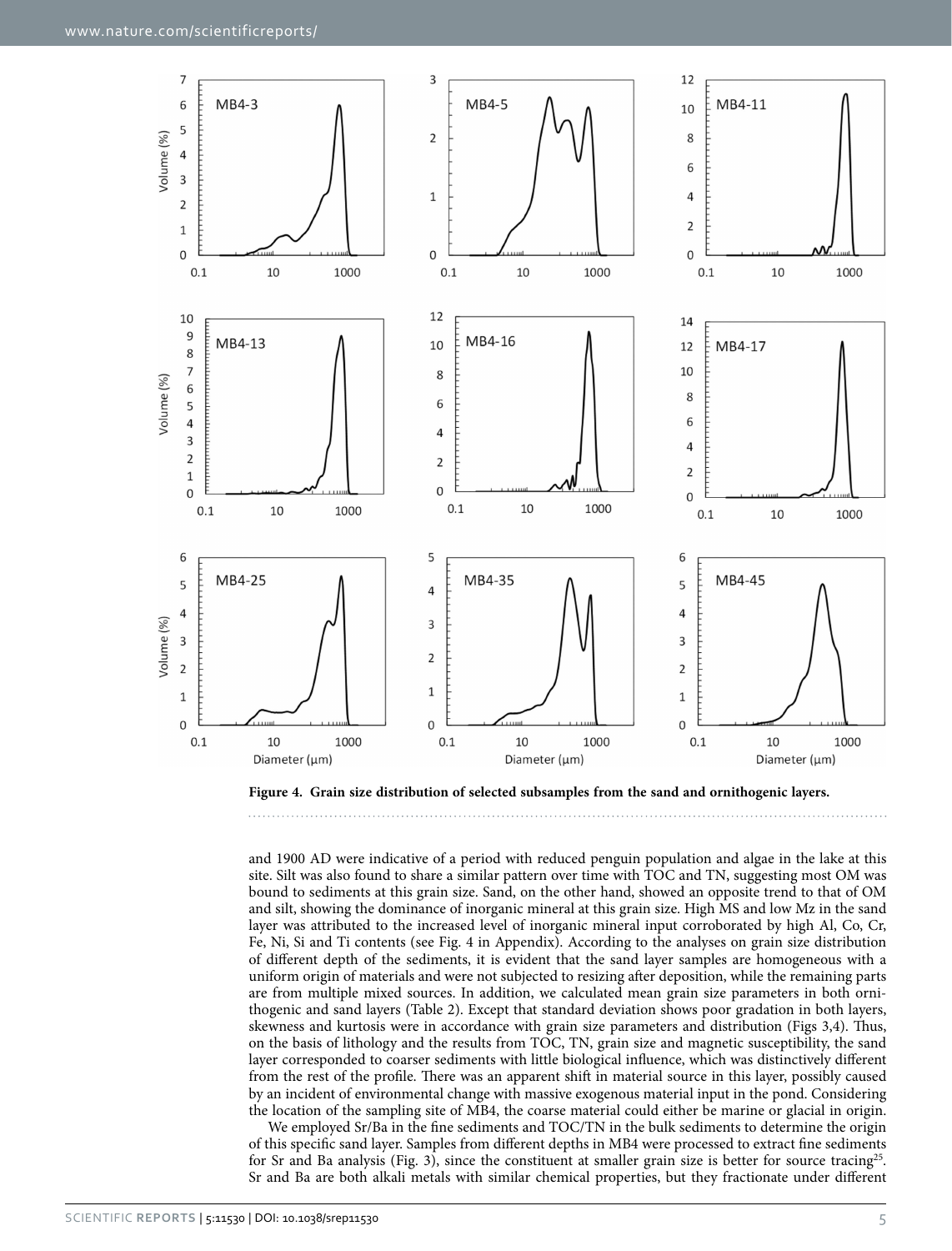<span id="page-5-0"></span>

| Layer        | $\mathbf n$ | $Mz/\omega$ | $\sigma/\varphi$ | Sk   | Kg   |
|--------------|-------------|-------------|------------------|------|------|
| Ornithogeinc | 40          | 1.57        | 1.94             | 0.84 | 3.02 |
| Sand         | 13          | 0.88        | 1.97             | 0.15 | 2.64 |

**Table 2. Mean grain size parameters of layers with different lithology in MB4**.

depositional environments so that Sr/Ba is applicable to determine the source of the sediments. Normally, marine-derived sediments have higher Sr/Ba and a ratio higher than 1 indicates a marine-origin. Thus, our results with Sr/Ba> 1 in the sand layer demonstrates a clear marine influence. However, Sr/Ba in the ornithogenic sediments which were formed under a lacustrine environment (indicated by pigments from freshwater algae) is even higher. This higher ratio results from greatly enriched Sr in the ornithogenic sediments with the continuous input of penguin guano, which also has a strong marine signature[11](#page-8-6)[,15](#page-8-7). Like Sr/Ba, TOC/TN in the ornithogenic sediments is related to a clear marine influence (TOC/  $TN < 12^{26}$ ) with low values (9.19, n = 40, [Fig. 3](#page-3-0)), in accordance with TOC/TN measured in fresh guano (2.72,  $n= 3$ ) and algae (7.51,  $n= 6$ ). TOC/TN in the sand layer was generally higher (14.17,  $n= 13$ ), indicating a greater decrease in TN than TOC since the nitrogen pool is expected to be more sensitive to the absence of ornithogenic influence<sup>27</sup>. According to Hodgson's reaearch<sup>28</sup>, TOC/TN and  $\delta^{13}C$  (−21.48‰, n= 7, Liu *et al.*, 2013) in the sand layer of MB4 lie in the range of marine DOC. Given that guano was not present in this layer, both Sr/Ba in the fine sediments and  $TOC/TN-\delta^{13}C$  in the bulk sediments provide strong evidence for its origin from the sea instead of inland. Most important, if the sand layer was caused by advancing glaciers, the penguin population peak in MB1 wouldn't appear after MB4 as we observed. Moreover, there is no clear evidence of massive glacier advance recorded in the Ross Sea region during the time spa[n29](#page-8-23). Thus, both the analysis on the origin of the sand layer in MB4 and the result of penguin population reconstruction indicated the layer was marine-derived.

**Possible scenarios for the formation of sand layer induced by climate changes.** Our results indicate that the sand layer in MB4 records a major environmental change that caused a massive input of marine-derived sediments from 1400 to 1900 AD. This period is in accordance with that of the Little Ice Age (LIA), the latest and the most prominent climate change event in the past 2000 years<sup>[30](#page-8-24)</sup>. Originally defined as a fluctuating cool climate in the Northern Hemisphere marked by glacier advances in Europe from the  $15<sup>th</sup>$  to  $19<sup>th</sup>$  centuries<sup>31</sup>, the LIA is now considered to have been a global phenomenon with more and more supportive evidence<sup>32</sup>. Multiple records in Antarctica provide evidence for LIA impacts in this southernmost continent, though the actual duration of the LIA differs among regions<sup>33-35</sup>. In the most recently published report from PAGES 2k Consortium<sup>36</sup>, synthetic temperature reconstructions using different data sources exhibit a clear cooling trend during the LIA in Antarctica. As for the Ross Sea region, research on ice cores also indicates a lower temperature during that period. According to a study on δD of an ice core from Mt. Erebus Saddle (located on Ross Island), the Ross Sea region was  $1.6 \pm 1.4$  °C colder in the LIA than the post-LIA period<sup>32</sup>. Similarly, Bertler *et al.*<sup>37</sup> reported their isotopic analysis on an ice core retrieved from the Victoria Lower Glacier, showing the surface temperatures in the Ross Sea region were about 2 °C colder during the LIA with stronger katabatic flow and probably increased sea ice.

Considering these records, we investigated the connection between climate change in the Ross Sea during the LIA and the appearance of the sand layer in MB4. Two possible scenarios could explain the phenomenon. The first one involves isostatic effects and the cold conditions. As is well known, the evolution of climate has substantial influence on the ice mass in Antarctica, resulting in isostatic movements and fluctuation in relative sea level<sup>38</sup>. In the Holocene, massive ice accumulation during the Last Glacial Maximum (LGM) melted due to the warming climate, in turn leading to a subsequent isostatic uplift of the continent. Coastal areas are usually more sensitive and susceptible to isostatic effects<sup>[39](#page-9-5)</sup>. For example, Late Quaternary marine deposits were found at elevations as high as 60m above sea level along the Victoria Land coastline and on the lower flanks of late Cenozoic volcanic islands of McMurdo Sound[40](#page-9-6). According to Dochat *et al.*[41,](#page-9-7) the low-elevation beach ridges at Cape Bird were most likely formed as a result of isostatic uplift since seasonally open water appeared off the coast following recession of an ice-shelf front at about 3585 14C a BP. We believe that a cooler climate during the LIA in the Ross Sea region could have caused a reverse effect: an increase of ice accumulation on Ross Island and subsequent isostatic subsidence. If so, the site of MB4 would receive marine-derived sediments, first possibly as a lagoon, causing deposition of marine-derived sediments observed as the sand layer. However, profile CL2, which was excavated from a site very close to MB4 (but more inland-ward) lacked a similar sand layer, though its bio-element assemblage did indicate a period with decreasing penguin populations corresponding to the sand layer in MB4. Thus, it's quite likely that the boundary of inland-ward move-ment of the shoreline lay just between the sites of MB4 and CL2 during 1400 and 1900 AD [\(Fig. 5](#page-6-0)<sup>[41](#page-9-7)</sup>). After 1900 AD, the beach ridges rose again to their current status due to the warming climate in recent centuries.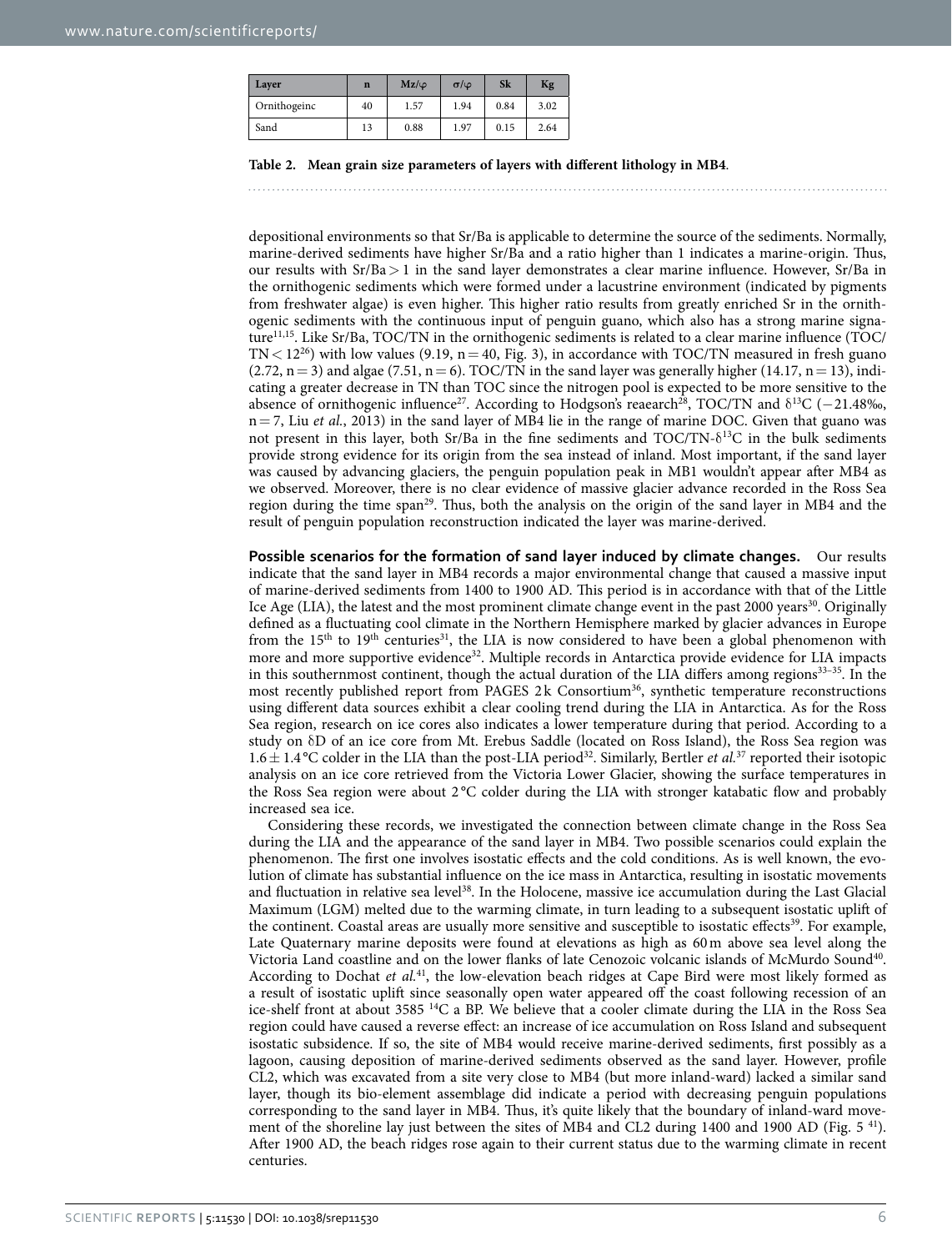

<span id="page-6-0"></span>**Figure 5.** [41](#page-9-7) **Isostatic movement in the coastal area of mid Cape Bird and subsequent ecological response by penguins.**

The second scenario suggests that the sand layer was likely brought by storm surges during the LIA under more severe climate conditions. Storms are highly energetic with stunning transporting capacity, which may impose heavy influence on costal area sediments $42,43$ . During storms surges, sea water may invade the low altitude beach ridges with a range of kilometers, leaving sand layers and stratigraphic sequences as has been observed in MB[444](#page-9-10),[45](#page-9-11). Considering the relationship between storms and barometric pressure, the Ross Sea region may have experienced severe storms with the conjunction of three different air masses from Victoria Land, the Ross Sea, and the Ross Ice Shelf<sup>46,47</sup>. It has been documented that during the LIA, though large spatial and temporal variability existed among regions, Antarctica was cooler and stormier overall<sup>33[,37](#page-9-3),48</sup>. Under such circumstances, the lacustrine environment in the sampling site of MB4 would be altered by the continuous storms (change of water chemical properties, massive input of marine-derived sediments, and landform reshaped by the waves), which in turn caused the abandonment of the colonies and the demise of the freshwater algae as well. Thus we believe, apart from the possibility of isostatic subsidence, more frequent storm surges could also result in a marine-derived sand layer on top of lacustrine ornithogenic sediments, though both scenarios were induced by the climate changes during the LIA. At the same time, the presence of these two processes induced by colder LIA climate conditions could cause negative effects on the population of Adélie penguins inhabiting the MB4 site, and this might lead to the migration of penguins to other suitable nesting sites.

**Penguin ecological response to environmental changes.** Given the fact that the Ross Sea region is biologically productive with a long history of penguin occupation<sup>49</sup>, such drastic environmental changes would surely lead to disturbance in the local ecology. Investigations of abandoned colonies in this region indicate that penguin populations experienced a sudden decrease after a long period of expansion of colonies into the southern Ross Sea between 4000 and 2000 a BP, a period known as "penguin optimum"<sup>[10](#page-8-9)[,17](#page-8-10)</sup>. By ~2000 a BP, a cooler period led to an increase in sea ice that blocked access by penguins to the Scott Coast, causing abandonment of the southern Ross Sea by breeding penguins that remains unchanged today<sup>9,10</sup>. It also has been hypothesized that the period between 2300 and 1100 BP was warmer, leading to an expansion of southern elephant seals (*Mirounga leonina*) into the Ross Sea Embayment which inhibited the presence and settling of Adélie penguins<sup>[50](#page-9-16)</sup>. However, no *bona fide* evidence (fetal remains, pup bones) of elephant seals has been located in the Ross Sea, and seal hair deposits and adult bones that have been reported by Hall *et al.*[50](#page-9-16) were more likely from molting animals migrating into the Ross Sea at various times in the past. Penguin reoccupation of the southern Ross Sea commenced from the 8<sup>th</sup> to 14<sup>th</sup> centuries<sup>10,17</sup>.

Our data on penguin population reconstruction in MB4 and CL2 are consistent with these records, showing an increase from 900 AD and the abandonment of the colonies after 1400 AD. We assume that the LIA was accompanied by relatively rapid climatic and environmental changes in the Ross Sea region, and the impacted ice-free areas at Cape Bird that are crucial for breeding penguins. With the inland-ward movement of the shoreline, the colonies nearest the beach would have been submerged, or the frequent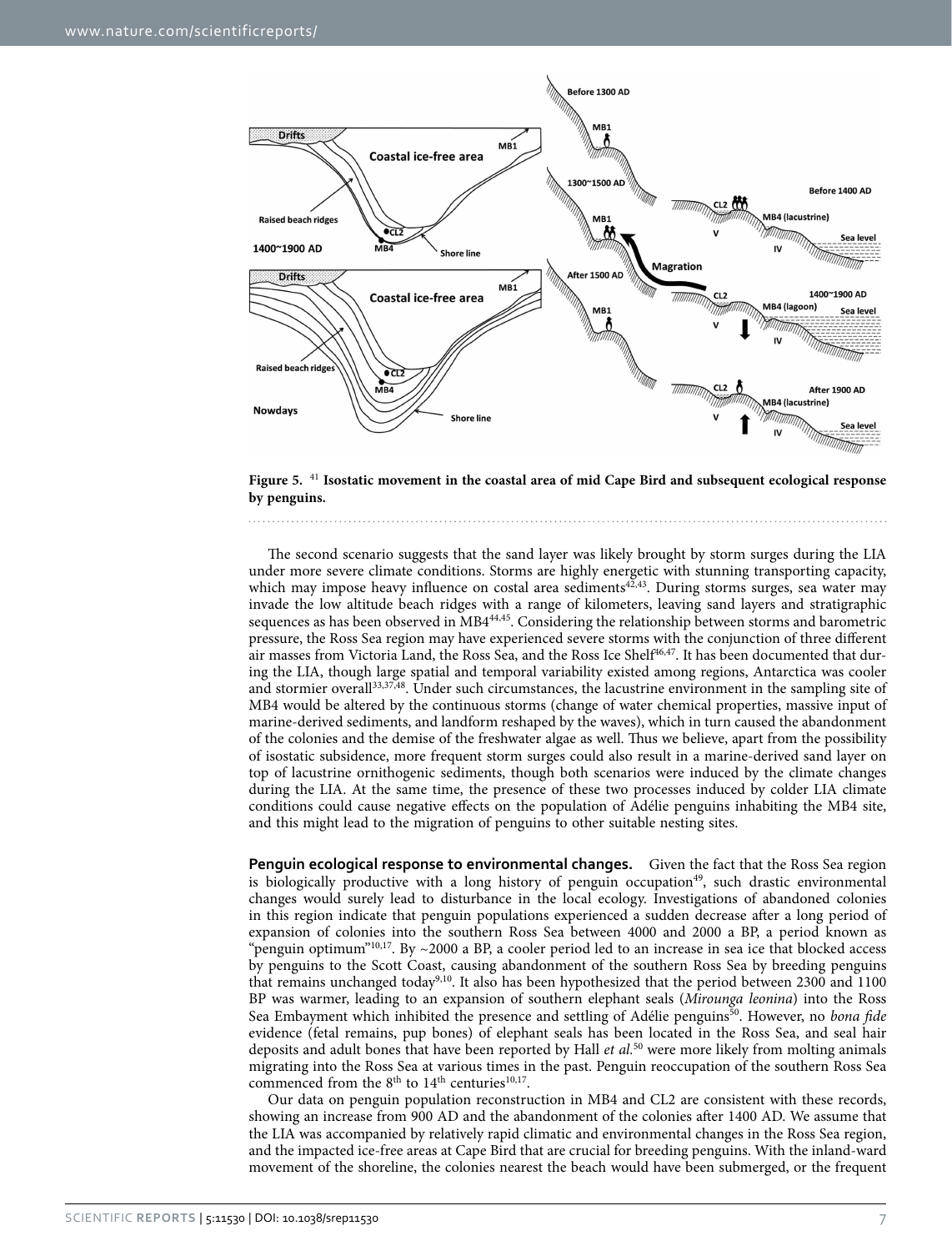storms deteriorated the conditions in the colonies, making them unfit for the penguins. Furthermore, expanding sea ice would have blocked beach access in many locations, rendering the breeding sites dif-ficult to reach<sup>[51,](#page-9-17)52</sup>. Under such circumstances, the penguins originally inhabiting mid Cape Bird would decrease, possibly moving northward (as indicated at MB6) and to higher ground (as indicated at MB1). At the same time, with a complete change in the aquatic environment and the absence of nutrient supply from penguin guano, algae in the pond died out quickly when the coarse sands poured in as indicated by the pigments. After 1900 AD when the site once again become lacustrine, algae reappeared with a small number of penguins along the coastal area of mid Cape Bird ([Fig. 5\)](#page-6-0).

### **Methods**

**Sampling.** The sediment profiles in this study were collected in McMurdo Sound, the Ross Sea region, in January 2010 ([Fig. 1](#page-1-0)). The excavation sites were located at Cape Bird (~15 km<sup>[2](#page-8-28)</sup>). Profile MB4 (42 cm) was taken in a small pond between the fourth and fifth beach ridges on the coast of mid Cape Bird (166°22′25.6″E, 77°14′35.3″S). A larger adjoining pond is located on the fifth beach ridge above the sea level, and CL2 (35 cm) was excavated on its northern edge (166° 22′ 25.6′′ E, 77° 14′ 35.3′′ S). Abandoned penguin colonies were found near their sampling sites, indicating possible ornithogenic influence in the pond from penguin guano. Profile MB1 (51cm) was collected from a dried-out catchment on an elevated hill side south to the sampling sites of MB4 and CL2 (166° 22′ 26′′ E, 77° 14′ 35.7′′ S) with clear traces of penguin activities. The MB6 profile (38cm) was also taken from a dried-out catchment on the second terrace above sea level at an active penguin colony in northern Cape Bird (166˚ 26′ 44.4′′ E, 77˚12′ 47.5′′ S). Details of sectioning and lithology of the profiles were documented in Nie *et al.*[19.](#page-8-13) All the samples were kept at −20˚C in the laboratory prior to chemical analysis. They were air-dried and homogenized by grinding after the careful removal of large rock fragments and biological remains. Samples for pigment analysis were separated and freeze-dried. The final powder samples were passed through a 74μm mesh sieve.

**Physical/chemical analysis.** For grain size analysis of profile MB4, 0.1 g air-dried sample before grinding was heated to 150 °C with  $10 \sim 20$  mL H<sub>2</sub>O<sub>2</sub> for 30 min, then 10 mL HCl (10%) was added with heating to 80 °C until no air bubbles were observed. After the removal of the supernatant following centrifugation, 10mL deionized water was added and centrifugation was repeated. The samples were analyzed on a Laser Particle Size Analyzer (LS 13320) after 10mL sodium hexametaphosphate (as dispersing agent) was added to the centrifuge tubes. Magnetic susceptibility (MS) of the MB4 samples was measured on air-dried samples before grinding by a susceptibility meter (MS2, Bartington). Total nitrogen (TN) and sulfur (S) in MB4 and S in MB1 were determined by an elemental analyzer (vario EL III) with a relative standard deviation (RSD) less than 1%. Chemical volumetric method was employed to measure total organic carbon (TOC) in MB4. Al, Ca, Fe, K, Na and Si in MB4 were measured on an X-ray fluorescence analyzer (XRF-1800, Shimadzu) in the Instruments' Center for Physical Science of University of Science and Technology of China with an RSD less than 0.5%. As, Hg and Se in both MB4 and MB1 were determined by Atomic Fluorescence Spectrometry (AFS-930, Titan Instruments Co. Ltd.). Cd, Co, Cr, Cu, Mn, Ni, P, and Ti in MB4 and Al, Ba, Ca, Co, Cr, Cu, Fe, K, Mg, Mn, Na, Ni, P, Sr, Ti and Zn in MB1 were measured by inductively coupled plasma-optical emission spectroscopy (ICP-OES, Perkin Elmer 2100DV). Detailed information on the elements measured above were presented in Liu *et al.*[14](#page-8-12) and Nie *et al.*[19.](#page-8-13) Fluorine (F) in both MB4 and MB1 was determined by ion selective electrode as described in Nie *et al.*[20.](#page-8-14) Sr and Ba in the fine sediments of MB4 were also measured by ICP-OES. The fine sediment samples were obtained by directly passing the dried sediments through a 74μm mesh sieve without grinding. Due to the low content of fine sediments in the sand layer of MB4, they were measured on mixed samples and plotted against mean depth [\(Fig. 3](#page-3-0)). Pigments including chlorophyll a (Chl a), chlorophyll b (Chl b), canthaxanthin (Can), echinenone (Ech), β-carotene (β-Car) and  $\alpha$ -carotene ( $\alpha$ -Car) in profile MB4 were analyzed using high performance liquid chromatography (HPLC, Finnigan Surveyor, Thermo Electron, USA) coupled with triple quadrupole mass spectrometer (Finnigan TSQ Quantum Discovery MAX, Thermo Electron, USA). Samples were pretreated following the steps from the research of Leavitt and Hodgson<sup>53</sup> and Leeben<sup>54</sup>. Pigments were extracted from freeze-dried sediment samples, purified by filtration, diluted to a constant volume with methanol and then measured. Detailed methodology with chromatographic conditions and mass spectrometer settings can be found in Chen *et al.*[55.](#page-9-21)

Grain size parameter calculation. The parameters were calculated according to Folk and Ward<sup>[56](#page-9-22)</sup> with the formula listed below.

 $\varphi$  – mm conversion formula:  $\phi = -\log_{2}D \left( mm \right)$ *Mean grain size formula:*  $Mz = \sum_{i=1}^{n} f_i M_{i\phi}$  $\sigma = \left[ \sum_{i=1}^{n} f_i (M_{i\phi} - Mz)^2 \right]$ Į Standard deviation formula:  $\sigma = \left[ \sum_{i=1}^{n} \int_{i}^{n} (M_{i\phi} - Mz)^{2} \right]^{(1/2)}$  $2^{1/2}$ Skewness formula:  $S_k = \sum_{i=1}^n \frac{f_i (M_{i\phi} - M_z)^3}{\sigma^4}$ Kurtosis formula:  $Kg = \sum_{i=1}^{n} \frac{f_i (M_{i\phi} - M_z)^4}{\sigma^4}$ Where:  $M_{i\phi}$  = channel center; fi = the percentage of particles in i'th channel.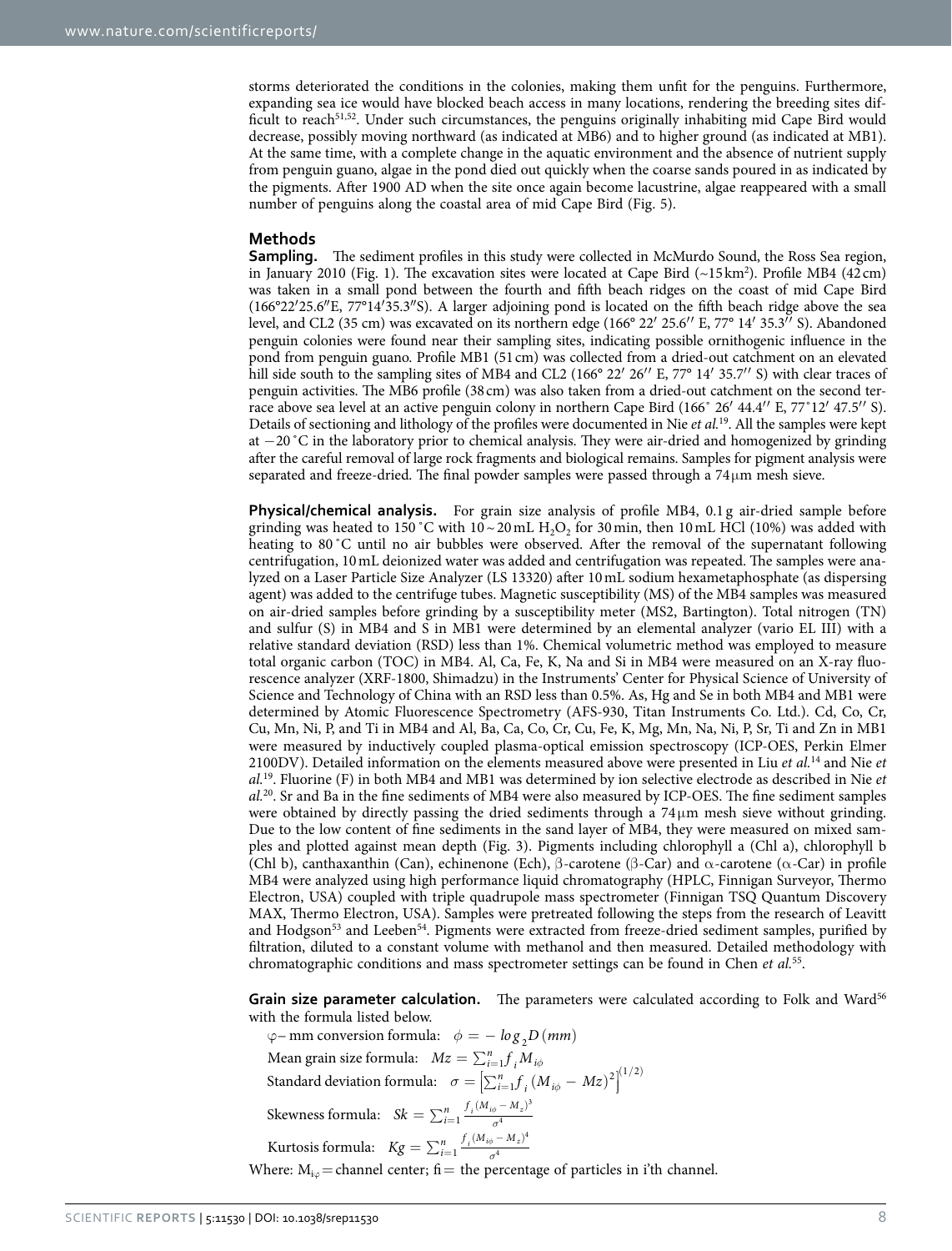**Dating.** Chronology of the profiles was determined by <sup>210</sup>Pb dating and AMS <sup>14</sup>C dating. For <sup>210</sup>Pb dating, the radioactivity of the samples in the upper layers of the profiles was measured by direct gamma spectrometry using Ortec HPGe GWL series, well-type, coaxial, low background, intrinsic germanium detector. The samples were first dried to constant weight at 105 °C, then packed into centrifuge tubes for a standing of three weeks so that radioactive equilibration could be reached before analysis. Spectra were obtained for a count time about 24h to gain enough counts. According to the spectrum of standard radionuclide samples,  $^{210}Pb$ ,  $^{226}Ra$  (activity was determined by gamma-ray emissions of its daughter isotope 214Pb) and 137Cs were measured at 46.5keV, 295 keV and 662 keV, respectively [\(Fig. 1](#page-1-0) in Appendix. More methodological details about 210Pb dating can be found in Xu *et al.*[57\)](#page-9-23). AMS 14C dating was performed on bulk sediments and biological remains picked from the profiles by Keck Carbon Cycle AMS Facility, University of California, Irvine. Conventional dates from penguin remains were calibrated using a  $\Delta R = 750 \pm 50$  (Emslie *et al.*<sup>10</sup>) for the marine carbon reservoir effect in this region using CALIB 5.0 software program with the INTCAL98 calibration dataset. The bulk sediment in the bottom layer of MB4 was considered under minor penguin influence, and the date from it was calibrated to atmosphere dataset. AMS 14C dating results with calibrated age and ranges are provided in the Appendix (in [Table 1](#page-2-0)), as well as detailed discussion on dating of the profiles.

#### **References**

- <span id="page-8-0"></span>1. Walther, G. R. *et al.* Ecological responses to recent climate change. *Nature* **416,** 389–395 (2002).
- <span id="page-8-28"></span>2. Parmesan, C. Ecological and evolutionary responses to recent climate change. *Annu. Rev. Ecol. Evol. Syst.* **37,** 637–669 (2006).
- 3. McClintock, J., Ducklow, H. & Fraser, W. Ecological responses to climate change on the Antarctic Peninsula. *Am. Sci*. **96,** 302–310 (2008).
- <span id="page-8-1"></span>4. Jenouvrier, S., Barbraud, C. & Weimerskirch, H. Long-term contrasted responses to climate of two Antarctic seabird species. *Ecology* **86,** 2889–2903 (2005).
- <span id="page-8-2"></span>5. Clarke, A. *et al.* Climate change and the marine ecosystem of the western Antarctic Peninsula. *Philos. T. R. Soc. B*. **362,** 149–166  $(2007)$
- <span id="page-8-3"></span>6. Ainley, D. G. *The Adélie penguin: bellwether of climate change*. (Columbia University Press, New York, 2002).
- 7. Trivelpiece, W. Z. *et al.* Variability in krill biomass links harvesting and climate warming to penguin population changes in Antarctica. *P. Natl. Acad. Sci. USA* **108,** 7625–7628 (2011).
- 8. Lescroël, A., Ballard, G., Grémillet, D., Authier, M. & Ainley, D. G. Antarctic Climate Change: Extreme Events Disrupt Plastic Phenotypic Response in Adélie Penguins. *PloS one* **9,** e85291 (2014).
- <span id="page-8-4"></span>9. Emslie, S. D., Berkman, P. A., Ainley, D. G., Coats, L. & Polito, M. Late-Holocene initiation of ice-free ecosystems in the southern Ross Sea, Antarctica. *Mar. Ecol. Prog. Ser.* **262,** 19–25 (2003).
- <span id="page-8-9"></span>10. Emslie, S. D., Coats, L. & Licht, K. A 45,000 yr record of Adélie penguins and climate change in the Ross Sea, Antarctica. *Geology* 35, 61-64 (2007).
- <span id="page-8-6"></span>11. Sun, L., Xie, Z. & Zhao, J. Palaeoecology: A 3,000-year record of penguin populations. *Nature* **407,** 858–858 (2000a).
- <span id="page-8-5"></span>12. Blais, J. M. *et al.* Arctic seabirds transport marine-derived contaminants. *Science* **309,** 445–445 (2005).
- <span id="page-8-12"></span>13. Blais, J. M. *et al.* Biologically mediated transport of contaminants to aquatic systems. *Environ. Sci. Technol.* **41,** 1075–1084 (2007). 14. Liu, X., Nie, Y., Sun, L. & Emslie, S. D. Eco-environmental implications of elemental and carbon isotope distributions in
- ornithogenic sediments from the Ross Sea region, Antarctica. *Geochim. Cosmo. Ac*. **117,** 99–114 (2013).
- <span id="page-8-7"></span>15. Huang, T., Sun, L., Wang, Y., Liu, X. & Zhu, R. Penguin population dynamics for the past 8500 years at Gardner Island, Vestfold Hills. *Antarct. Sci.* **21,** 571–578 (2009).
- <span id="page-8-8"></span>16. Sun, L. G. *et al.* Vertebrate records in polar sediments: biological responses to past climate change and human activities. *Earth-Sci. Rev.* **126,** 147–155 (2013).
- <span id="page-8-10"></span>17. Baroni, C. & Orombelli, G. Abandoned penguin rookeries as Holocene paleoclimatic indicators in Antarctica. *Geology* **22,** 23–26 (1994).
- <span id="page-8-11"></span>18. Hu, Q. H., Sun, L. G., Xie, Z. Q., Emslie, S. D. & Liu, X. D. Increase in penguin populations during the Little Ice Age in the Ross Sea, Antarctica. *Sci. Rep-UK*. **3,** doi: 10.1038 (2013).
- <span id="page-8-13"></span>19. Nie, Y., Liu, X., Sun, L. & Emslie, S. D. Effect of penguin and seal excrement on mercury distribution in sediments from the Ross Sea region, East Antarctica. *Sci. Total Environ.* **433,** 132–140 (2012).
- <span id="page-8-14"></span>20. Nie, Y., Liu, X. & Emslie, S. D. Distribution and sources of rare earth elements in ornithogenic sediments from the Ross Sea region, Antarctica. *Microchem. J.* **114,** 247–260 (2014).
- <span id="page-8-15"></span>21. Huang, T. *et al.* Transport of nutrients and contaminants from ocean to island by emperor penguins from Amanda Bay, East Antarctic. *Sci. Total Environ.* **468,** 578–583 (2014).
- <span id="page-8-16"></span>22. Qin, X. Y. *et al.* From sea to land: assessment of the bio-transport of phosphorus by penguins in Antarctica. *Chin. J. of Oceanol. Limnol*. **32,** 148–154 (2014).
- <span id="page-8-17"></span>23. Broady, P. A. [Broadscale patterns in the distribution of aquatic and terrestrial vegetation at three ice-free regions on Ross Island, Antarctica] *High Latitude Limnology* [77–95] (Springer, Netherlands, 1989).
- <span id="page-8-18"></span>24. Wang, J., Wang, Y., Wang, X. & Sun, L. Penguins and vegetations on Ardley Island, Antarctica: evolution in the past 2,400 years. *Polar Biology* **30,** 1475–1481 (2007).
- <span id="page-8-19"></span>25. Sun, L., Xie, Z. & Zhao, J. The characteristic of Sr /Ba and B/Ga Ratios in lake sediments on the Ardley Peninsula, marinetime Antarctic (in Chinese). *Mar. Geol. Quat. Geol*. **20,** 43–47 (2000b).
- <span id="page-8-20"></span>26. Schöeninger, M. J. & DeNiro, M. J. Nitrogen and carbon isotopic composition of bone collagen from marine and terrestrial animals. *Geochim. Cosmo. Ac*. **48,** 625–639 (1984).
- <span id="page-8-21"></span>27. Liu, X. D. *et al.* H.  $\delta^{13}C$  and  $\delta^{15}N$  in the ornithogenic sediments from the Antarctic maritime as palaeoecological proxies during the past 2000 yr. *Earth Planetary Sc. Lett*. **243,** 424–438 (2006).
- <span id="page-8-22"></span>28. Hodgson, D. A. *et al.* Exploring former subglacial Hodgson Lake, Antarctica Paper I: site description, geomorphology and limnology. *Quaternary Sci. Rev.* **28,** 2295–2309 (2009).
- <span id="page-8-23"></span>29. Hall, B. L. & Denton, G. H. Holocene history of the Wilson Piedmont Glacier along the southern Scott Coast, Antarctica. *Holocene* **12,** 619–627 (2002).
- <span id="page-8-25"></span><span id="page-8-24"></span>30. Masson, V. *et al.* Holocene climate variability in Antarctica based on 11 ice-core isotopic records. *Quaternary Res.* **54,** 348–358 (2000). 31. Grove, J. *The Little Ice Age* (Methuen, London, 1988).
- <span id="page-8-26"></span>32. Rhodes, R. *et al.* Little Ice Age climate and oceanic conditions of the Ross Sea, Antarctica from a coastal ice core record. *Clim. Past* **8,** 1223–1238 (2012).
- <span id="page-8-27"></span>33. Mosley-Thompson, E., Thompson, L. G., Grootes, P. M. & Gundestrup, N. Little ice age (neoglacial) paleoenvironmental conditions at siple station, Antarctica. *Ann. Glaciol.* **14,** 199–204 (1990).